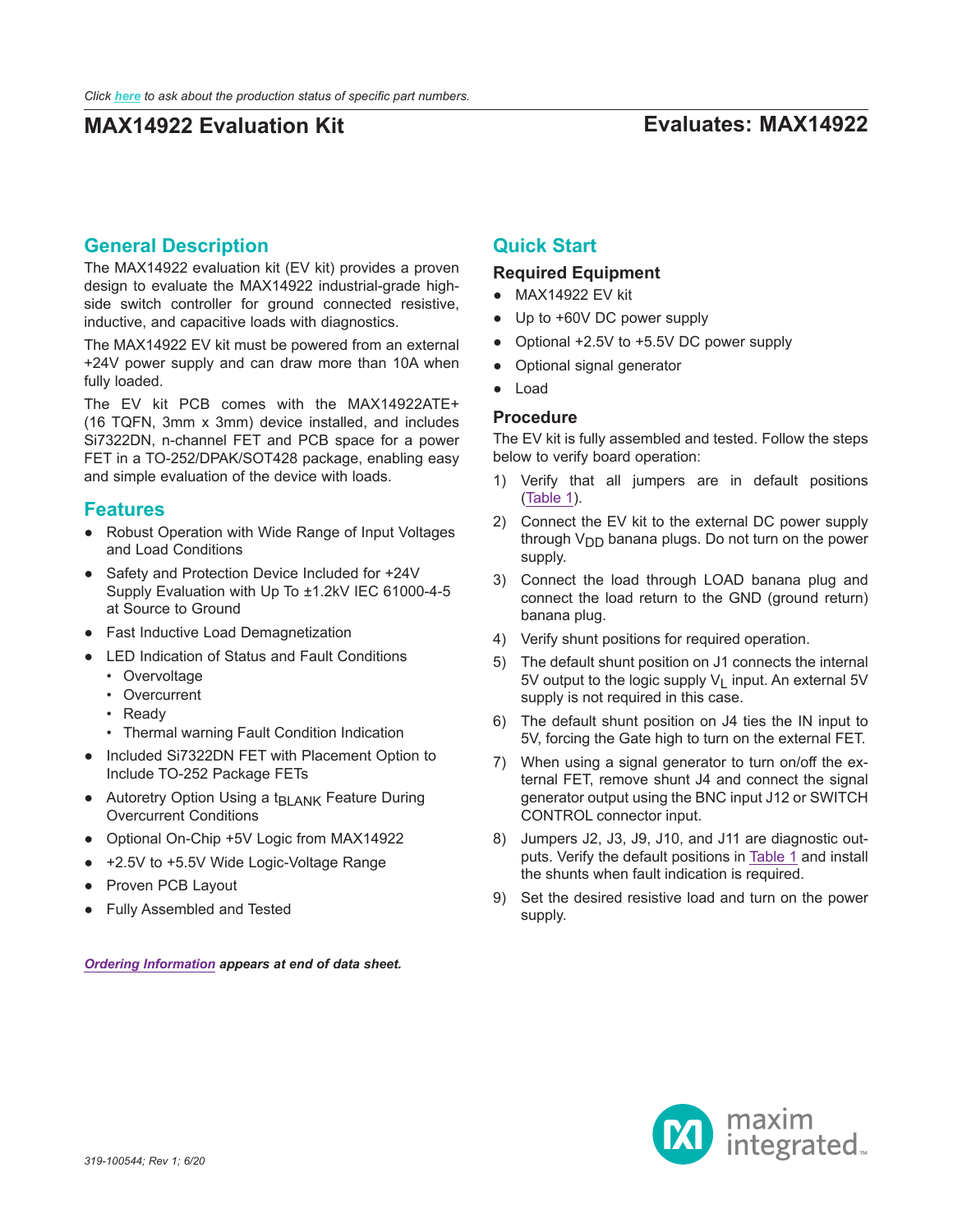# MAX14922 Evaluation Kit
Here and Contact Contact Evaluates: MAX14922

## <span id="page-1-0"></span>**Table 1. MAX14922 EV Kit Shunt Positions and Settings**

| <b>HEADER</b>  | <b>SHUNT POSITION</b> | <b>FUNCTION DESCRIPTION</b>                                                                                                                                                                                                          |  |  |  |  |
|----------------|-----------------------|--------------------------------------------------------------------------------------------------------------------------------------------------------------------------------------------------------------------------------------|--|--|--|--|
|                | $1 - 2^*$             | V <sub>5</sub> 5V output connected to V <sub>L</sub> logic supply input.                                                                                                                                                             |  |  |  |  |
| J <sub>1</sub> | Not Installed         | $V_L$ logic supply must be externally provided using the $V_{LOGIC}$ connector.                                                                                                                                                      |  |  |  |  |
| J2             | $1 - 2$               | Connects LO logic output to the pull-down resistor and RED fault indication LED.<br>Use when undervoltage V <sub>DD</sub> /LOAD-output detection is needed.<br>Populate R5, R6, and R7 resistors appropriately.                      |  |  |  |  |
|                | Not Installed*        | Disconnects the pull-down resistor. LED not in use. Use this mode when the V <sub>DD</sub> /LOAD-<br>detection function is not in use (R5, R6, and R7 resistors are DNI/default mode).                                               |  |  |  |  |
| J3             | $1 - 2^*$             | Connects the RDY logic output to the pull-up resistor and RED fault indication LED. The<br>RDY status output indicates RED when the Gate output of MAX14922 is forced off, turning<br>the external switch OFF. This indicates fault. |  |  |  |  |
|                | Not Installed         | Disconnects the pull-up resistor. The fault indication function is not in use.                                                                                                                                                       |  |  |  |  |
| J4             | $1 - 2^*$             | IN input is pulled High. Turns-on the FET.                                                                                                                                                                                           |  |  |  |  |
|                | Not Installed         | IN input is pulled low by R4 pull-down resistor.<br>Use J12 BNC input to apply toggling input from signal generator to turn on/off external FET.                                                                                     |  |  |  |  |
| J5             |                       | V <sub>DD</sub> to external FETs drain test point or V <sub>DRAIN</sub>                                                                                                                                                              |  |  |  |  |
| J6             |                       | Gate test point                                                                                                                                                                                                                      |  |  |  |  |
| J7             |                       | Load/Source test point                                                                                                                                                                                                               |  |  |  |  |
|                | Not Installed*        | The COMP input is left unconnected.                                                                                                                                                                                                  |  |  |  |  |
| J8             | $1 - 2$               | Connects the V <sub>DD</sub> /DRAIN to the COMP input. Choose R5 and R6 resistors appropriately<br>to reduce power dissipation.                                                                                                      |  |  |  |  |
|                | $2 - 3$               | Connects the SOURCE to the COMP input. Choose R5 and R7 resistors appropriately to<br>reduce power dissipation.                                                                                                                      |  |  |  |  |
| J9<br>J10      | $1 - 2^*$             | Connects OV logic output to pull-up resistor and RED fault indication LED.<br>Overvoltage at V <sub>DD</sub> /Drain turns on RED LED indicating fault.                                                                               |  |  |  |  |
|                | Not Installed         | Disconnects the pull-up resistor. The fault indication function is not in use.                                                                                                                                                       |  |  |  |  |
|                | $1 - 2^*$             | Connects THW logic output to the pull-up resistor and RED fault indication LED.<br>Thermal warning indication turns on RED LED.                                                                                                      |  |  |  |  |
|                | Not Installed         | Disconnects the pull-up resistor. The fault indication function is not in use                                                                                                                                                        |  |  |  |  |
| J11            | $1 - 2^*$             | Connects the OVCURR logic output to the pull-up resistor and RED fault indication LED.<br>The overcurrent indication turns on the RED LED.                                                                                           |  |  |  |  |
|                | Not Installed         | Disconnects the pull-up resistor. The fault indication function is not in use.                                                                                                                                                       |  |  |  |  |

\**Default position.*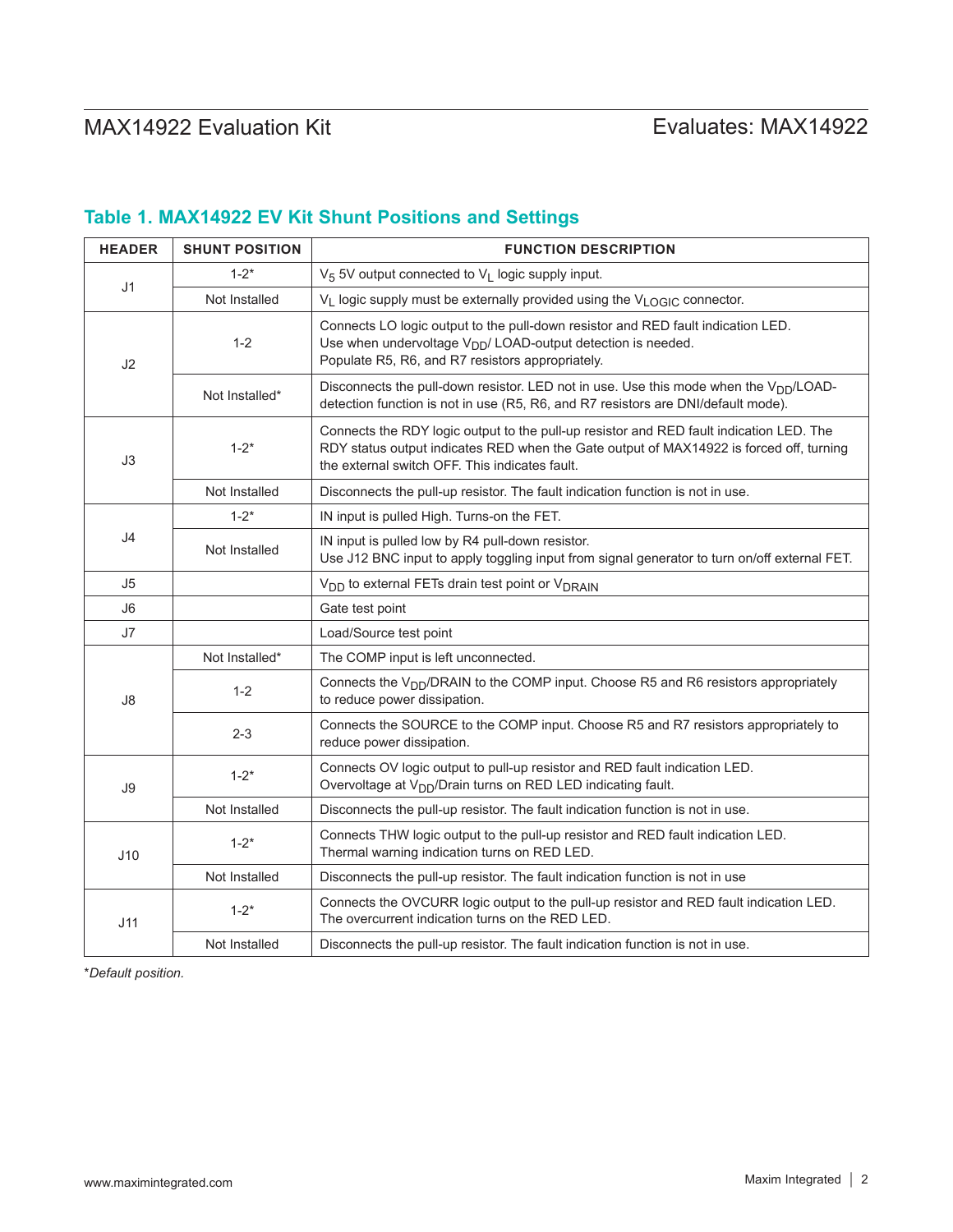### **Detailed Description of Hardware**

MAX14922EV kit provides an easy-to-use and flexible solution for evaluating the MAX14922, high-side switch controller for industrial applications. The EV kit comes with the MAX14922 device and Si7322DN MOSFET included to enable users to easily connect the loads and evaluate the device and the system. Also, the kit comes preinstalled with protection devices enabling evaluation of the device with a standard +24V industrial supply with up to 1.2kV surge protection at source/load output to ground.

The kit also provides space to add and evaluate higher power MOSFETs with TO-252 (DPAK)/SOT28 package. When replacing the MOSFET at M2 space (TO-252 device), make sure the M1 FET (Si7322DN) device is removed.

#### **Optional Logic Supply**

The MAX14922 EV kit comes with an on-board 5V supply from the MAX14922 integrated regulator. The logic supply input  $(V_1)$  can either be powered from the  $V_5$  on-board integrated supply or externally. When enabling the onboard integrated 5V supply, jumper J1 should be installed. By removing the J1 jumper, the external logic supply must be provided at the  $V_{\text{I}}$  <sub>OGIC</sub> supply pad input.

#### **Control External Switch**

The EV kit offers the following configuration to control external switches M1 or M2. Jumper J4 when installed, pulls the IN input to  $V_1$  (V) high, enabling the switch ON. When the J4 jumper shunt is removed, the R4 100k pulldown resistor pulls down the IN input to GND (low) thereby turning Off the switch. Alternatively, if it is desired to provide a time varying signal to the IN input, the SWITCH\_CONTROL input provides an option to control the switch when input is supplied either from a signal generator or from a controller.

#### **Diagnostic Features**

The MAX14922 EV kit features on-board diagnostics to monitor faults. Jumpers J9 through J12 allow the user the option to view the diagnostic outputs through status RED LEDs. Alternatively, test points are provided for each diagnostic output for probe (measurement). When the functions of the LED are not needed by the user, removing any of the jumper shunts J9–J11, J2–J3 disables the LED with its corresponding diagnostic output. [Table 2](#page-2-0) shows the feature of the diagnostic outputs.

#### **IN Configuration to**

### <span id="page-2-0"></span>**Table 2. MAX14922 EV kit Diagnostic Output Features**

| <b>DIAGNOSTIC</b><br><b>FEATURE</b> | <b>JUMPER</b>  | <b>TEST POINT</b> | <b>FUNCTION DESCRIPTION</b>                                                                                                                                                                                                                                                                                                                                                                                                                                                                                                                                       |
|-------------------------------------|----------------|-------------------|-------------------------------------------------------------------------------------------------------------------------------------------------------------------------------------------------------------------------------------------------------------------------------------------------------------------------------------------------------------------------------------------------------------------------------------------------------------------------------------------------------------------------------------------------------------------|
| Overvoltage<br>Detection            | J9             | OVER VOLTAGE      | Active Low Output. During an overvoltage fault at the V <sub>DD</sub> input, output goes LOW.<br>When J9 is installed, the RED status is ON indicating the fault.                                                                                                                                                                                                                                                                                                                                                                                                 |
| Thermal<br>Warning                  | J10            | TH WARNING        | Active Low Output. When the temperature is above 110°C, the thermal warning status<br>output goes LOW. When J10 is installed, the RED status is ON indicating the fault                                                                                                                                                                                                                                                                                                                                                                                           |
| Overcurrent                         | J11            | OVERCURRENT       | Active Low Output. Output goes LOW when an overcurrent condition is detected.<br>When J11 is installed, the RED status LED is ON indicating the fault. Changing the<br>R1 resistor value changes the overcurrent threshold.<br>Refer to the MAX14922 data sheet for more information.                                                                                                                                                                                                                                                                             |
| Ready                               | J3             | <b>RDY</b>        | Active Low Output. At normal operation when the device is powered ON, the RDY<br>output is HIGH, indicating that the Gate output can turn on the external FET.<br>When the RDY output is LOW, there is a fault present, which forces the output LOW.<br>When J3 is installed, the RED status LED indicates a fault.                                                                                                                                                                                                                                               |
| Voltage<br>Monitor                  | J <sub>2</sub> | LO                | Active Low Output Monitors. The COMP input provides an option to monitor the<br>supply to the chip or to monitor the high-side output voltage. The device compares<br>the COMP input with an internal 1.025V bias. When using the COMP input,<br>use Jumper J8 to choose to monitor either source or drain.<br>When monitoring the source/load, use the R7 and R5 resistors to divide down the<br>voltage.<br>When monitoring $V_{DD}$ or drain, use R6 and R5 resistors to divide down the voltage.<br>Refer to Table 1 for EV kit shunt positions and settings. |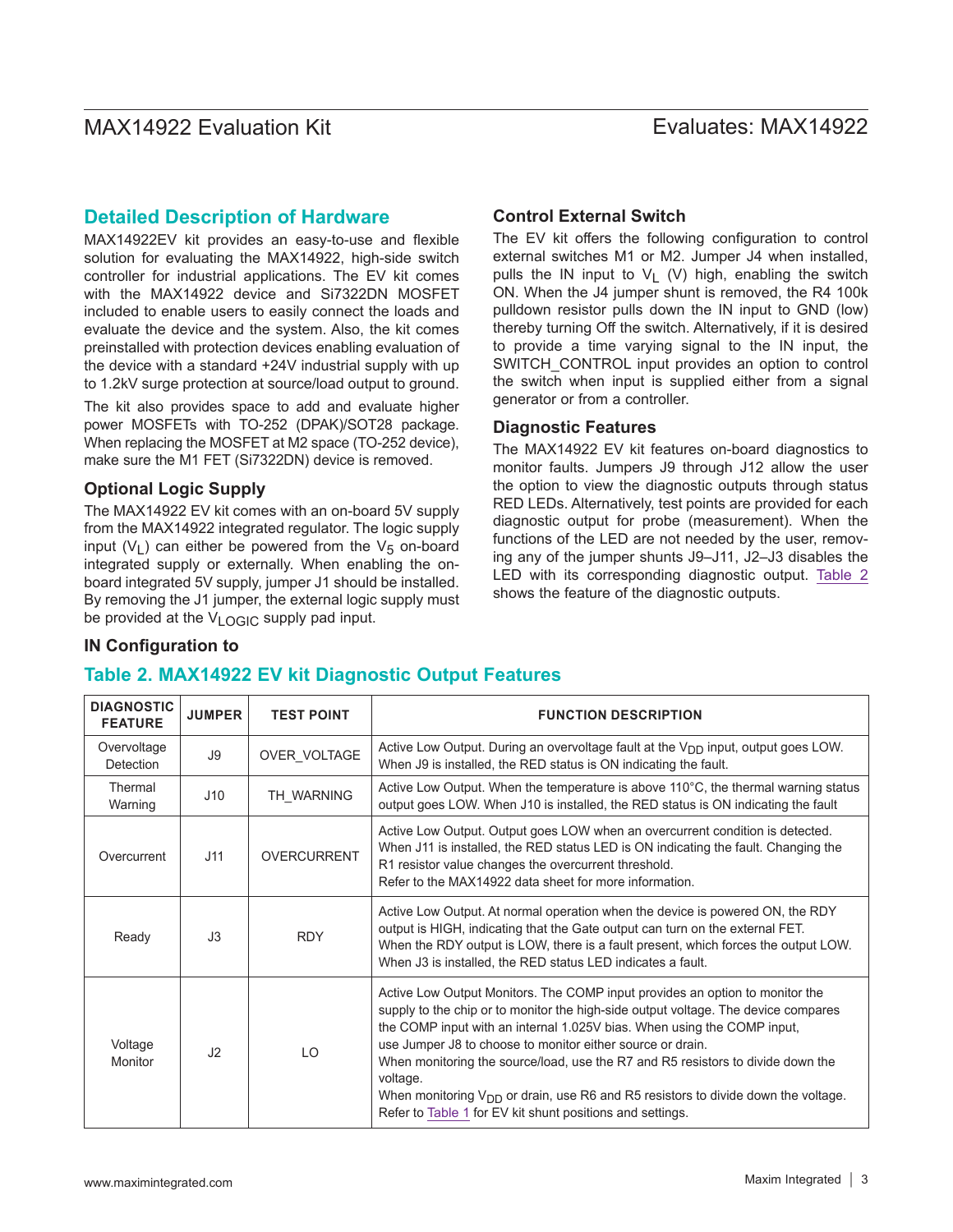#### **Current Limit Autoretry Timing**

The MAX14922 EV kit comes with a default 1nF C8 capacitor connected to the  $t_{BLANK}$  input that determines the blanking and autoretry timing in case of an overcurrent scenario. A 1nF capacitor provides 33μs of current limit time ( $t_{\text{ON}}$  <sub>CL</sub>) and 9ms of off time ( $t_{\text{OFF}}$  <sub>CL</sub>) based on a short-circuit of the S pin to GND and a  $\bar{V}_{DD}$  supply voltage of +24V. After 9ms, the device autoretries turning on the external FET. For more information regarding current limit and autoretry timing, refer to the IC data sheet. The EV kit features a 12mΩ sense resistor at R1, which sets the current limit threshold to 2.5A. Current limiting is enabled when the load current is more than the threshold.

#### **Working with Different Supply Inputs**

The MAX14922 EV kit comes with a default supply clamps to handle up to +60V supply input at  $V_{DD}$ . Although when working with standard +24V supply providing power to  $V<sub>DD</sub>$  of the EV kit, the current components can still be used for evaluation. Replacing D5 with SM30T35CAY and D1 with SBMJ33A changes the protection parameters necessary for a +24V supply environment evaluation.

## <span id="page-3-0"></span>**Ordering Information**

| <b>PART</b>                                                                             | <b>TYPE</b> |  |
|-----------------------------------------------------------------------------------------|-------------|--|
| MAX14922EVKIT#                                                                          | FV Kit      |  |
| $\mathbf{u}$ , $\mathbf{u}$ , $\mathbf{u}$ , $\mathbf{u}$ , $\mathbf{u}$ , $\mathbf{u}$ |             |  |

*#Denotes an RoHS-compliant part.*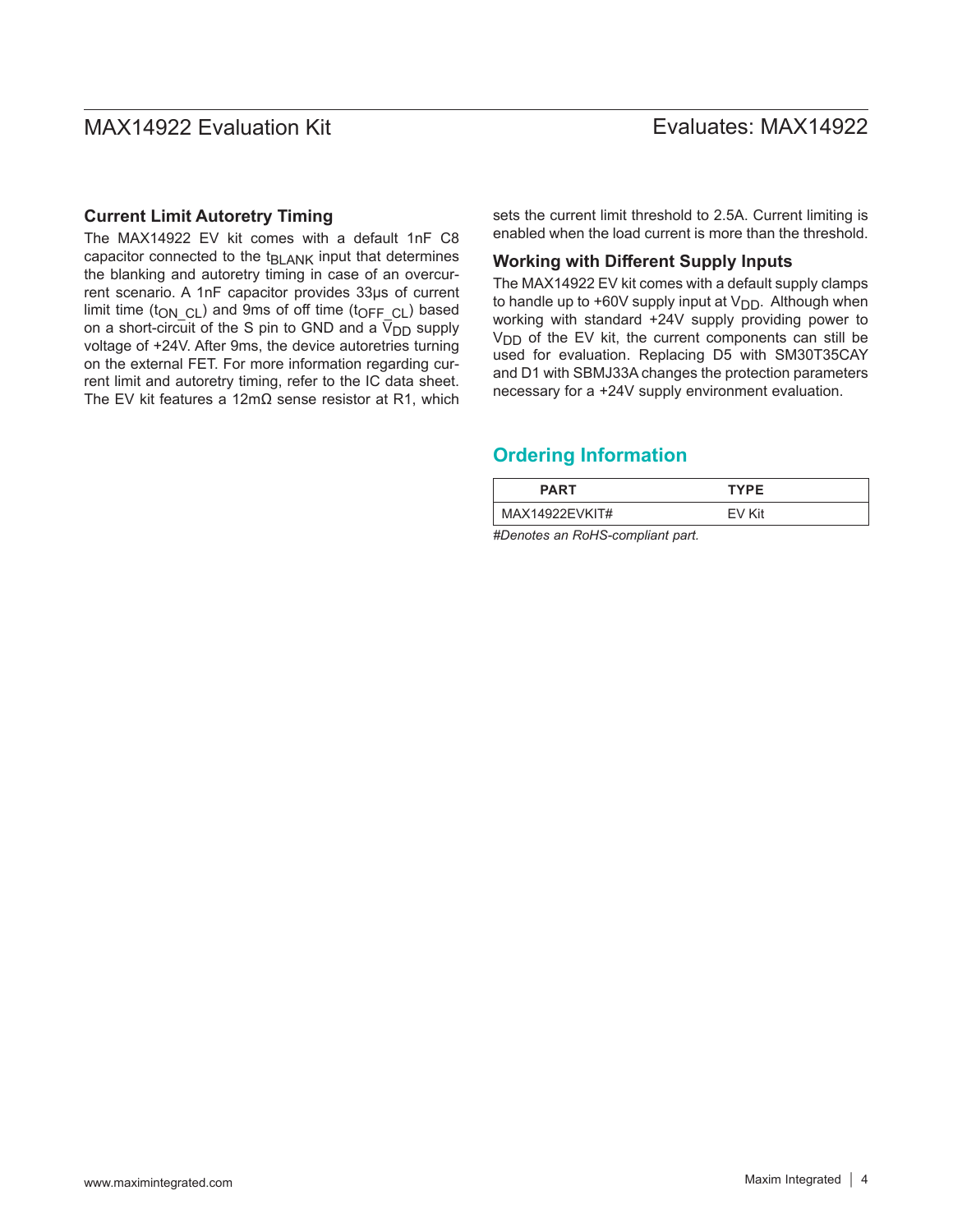# MAX14922 Evaluation Kit
Here and Contact Contact Evaluates: MAX14922

## **MAX14922 EV Kit Bill of Materials**

| <b>ITEM</b>    | <b>REF_DES</b>                                                              | <b>DNI/DNP</b> | QTY            | <b>MFG PART#</b>                                                                                                                                  | <b>MANUFACTURER</b>                                          | VALUE            | <b>DESCRIPTION</b>                                                                                                               | <b>COMMENTS</b> |
|----------------|-----------------------------------------------------------------------------|----------------|----------------|---------------------------------------------------------------------------------------------------------------------------------------------------|--------------------------------------------------------------|------------------|----------------------------------------------------------------------------------------------------------------------------------|-----------------|
| $\mathbf{1}$   | C1                                                                          |                | $\overline{1}$ | C5750X7S2A106M230KB                                                                                                                               | TDK                                                          | 10UF             | CAPACITOR; SMT (2220); CERAMIC<br>CHIP: 10UF: 100V: TOL=20%: MODEL=:<br>TG=-55 DEGC TO +125 DEGC; TC=X7S                         |                 |
| 2              | C <sub>2</sub>                                                              |                | $\overline{1}$ | GRM31CR72A105KA01;<br>C3216X7R2A105K160AA;<br>GCH31CR72A105KE01;<br>HMK316B7105KLH                                                                | MURATA; TDK; MURATA;<br>TAIYO YUDEN                          | 1UF              | CAPACITOR; SMT; 1206; CERAMIC;<br>1uF; 100V; 10%;<br>X7R; -55 DEGC TO +125 DEGC                                                  |                 |
| 3              | C <sub>3</sub>                                                              |                | $\overline{1}$ | C3216C0G2A104J160;<br>CGA5L1C0G2A104J160AC                                                                                                        | TDK;TDK                                                      | $0.1$ UF         | CAPACITOR; SMT (1206); CERAMIC<br>CHIP; 0.1UF; 100V; TOL=5%; TG=-55 DEGC<br>TO +125 DEGC; TC=C0G                                 |                 |
| $\overline{4}$ | C4, C5                                                                      |                | $\overline{2}$ | C0603C102K1GAC;<br>C1608C0G2A102K080AA                                                                                                            | KEMET;TDK                                                    | 1000PF           | CAPACITOR; SMT (0603); CERAMIC<br>CHIP; 1000PF; 100V; TOL=10%;<br>MODEL=C0G; TG=-55 DEGC TO +125<br>DEGC; TC=                    |                 |
| 5              | C6                                                                          |                | $\overline{1}$ | GRM188R71E105KA12;<br>CGA3E1X7R1E105K;<br>TMK107B7105KA;<br>06033C105KAT2A;<br>GCM188R71E105KA64;<br>C1608X7R1E105K080AE;<br>CGA3E1X7R1E105K080AC | MURATA; TDK; TAIYO<br>YUDEN; AVX; MURATA;<br>TAIYO YUDEN;TDK | 1UF              | CAPACITOR; SMT (0603);<br>CERAMIC CHIP; 1UF; 25V; TOL=10%; TG=-<br>55 DEGC TO +125 DEGC; TC=X7R                                  |                 |
| 6              | C7                                                                          |                | $\overline{1}$ | C1608C0G1E103J080AA                                                                                                                               | TDK                                                          | 0.01UF           | CAPACITOR; SMT (0603); CERAMIC<br>CHIP; 0.01UF; 25V; TOL=5%; MODEL=;<br>TG=-55 DEGC TO +125 DEGC; TC=C0G                         |                 |
| 7              | C8                                                                          |                | $\overline{1}$ | GRM1885C1H102JA01;<br>C1608C0G1H102J080AA;<br>GCM1885C1H102JA16                                                                                   | MURATA;TDK;MURATA                                            | 1000PF           | CAPACITOR; SMT (0603);<br>CERAMIC CHIP; 1000PF; 50V; TOL=5%;<br>TG=-55 DEGC TO +125 DEGC                                         |                 |
| 8              | D1                                                                          |                | $\overline{1}$ | SMBJ30A                                                                                                                                           | <b>ITTELFUSE</b>                                             | 30V              | DIODE; TVS; SMB (DO-214AA);<br>VRM=30V; IPP=12.4A                                                                                |                 |
| 9              | D3                                                                          |                | $\overline{1}$ | VS-2EFH01-M3                                                                                                                                      | VISHAY                                                       | VS-2EFH01-M3     | DIODE; SWT; SMT (DO-219AB);                                                                                                      |                 |
| 10             | D5                                                                          |                | $\overline{1}$ | SMCJ60A                                                                                                                                           | FAIRCHILD SEMICONDUCTOR                                      | 60V              | PIV=100V; IF=2A<br>DIODE; TVS; SMC (DO-214AB);                                                                                   |                 |
| 11             | DS1-DS5                                                                     |                | 5              | LTST-C193KRKT-2A                                                                                                                                  | LITE-ON ELECTRONICS INC.                                     | LTST-C193KRKT-2A | VRM=60V; IPP=15.5A<br>DIODE; LED; EXTRA THIN; EXTRA<br>BRIGHT; RED; SMT (0603); VF=2.2V;                                         |                 |
| 12             | GND_TP2, SWITCH_CONTROL,<br><b>VLOGIC</b>                                   |                | 3              | 9020 BUSS                                                                                                                                         | WEICO WIRE                                                   | MAXIMPAD         | IF=0.002A<br>EVK KIT PARTS; MAXIM PAD;<br>WIRE; NATURAL; SOLID; WEICO WIRE;<br>SOFT DRAWN BUS TYPE-S; 20AWG                      |                 |
| 13             | GND_TP3-GND_TP7                                                             |                | 5              |                                                                                                                                                   | 5011 KEYSTONE                                                | <b>N/A</b>       | TEST POINT; PIN DIA=0.125IN;<br>TOTAL LENGTH=0.445IN; BOARD<br>HOLE=0.063IN; BLACK; PHOSPHOR<br>BRONZE WIRE SILVER PLATE FINISH; |                 |
| 14             | GND_TP8, GND_TP10, LOAD,<br>LOAD_2, VDD, VDD_TP1                            |                | 6              |                                                                                                                                                   | 6095 KEYSTONE                                                | 6095             | CONNECTOR; FEMALE;<br>PANELMOUNT; NON-INSULATED<br>RECESSED HEAD BANANA JACK;<br>STRAIGHT THROUGH; 1PIN                          |                 |
| 15             | J1-J4, J9-J11                                                               |                | $\overline{7}$ | PCC02SAAN                                                                                                                                         | <b>SULLINS</b>                                               | PCC02SAAN        | CONNECTOR; MALE; THROUGH<br>HOLE; BREAKAWAY; STRAIGHT<br>THROUGH; 2PINS; -65 DEGC TO +125<br><b>DEGC</b>                         |                 |
| 16             | J5-J7                                                                       |                | 3              | 131-5031-00                                                                                                                                       | TEKTRONIX                                                    | 131-5031-00      | CONNECTOR; WIREMOUNT;<br>3 GHZ 20X LOW CAPACITANCE PROBE;<br>STRAIGHT; 5PINS                                                     |                 |
| 17             | J8                                                                          |                | $\mathbf{1}$   | PCC03SAAN                                                                                                                                         | <b>SULLINS</b>                                               | PCC03SAAN        | CONNECTOR; MALE; THROUGH<br>HOLE; BREAKAWAY; STRAIGHT<br>THROUGH; 3PINS; -65 DEGC TO +125<br>DEGC                                |                 |
| 18             | J12                                                                         |                | $\overline{1}$ | 31-5329-52RFX                                                                                                                                     | <b>AMPHENOL</b>                                              | 31-5329-52RFX    | CONNECTOR; FEMALE; THROUGH<br>HOLE; BNC 50OHM PCB RECEPTACLE;<br>STRAIGHT; 5PINS                                                 |                 |
| 19             | LO, OVERCURRENT,<br>OVER_VOLTAGE, RDY, SNS,<br>TH_WARNING, TP1-TP3, VDD_TP2 |                | 10             |                                                                                                                                                   | 5010 KEYSTONE                                                | <b>N/A</b>       | TEST POINT; PIN DIA=0.125IN;<br>TOTAL LENGTH=0.445IN; BOARD<br>HOLE=0.063IN; RED; PHOSPHOR BRONZE<br>WIRE SIL;                   |                 |
| 20             | M1                                                                          |                | $\overline{1}$ | SI7322DN-T1-GE3                                                                                                                                   | <b>VISHAY</b>                                                | SI7322DN-T1-GE3  | TRAN; NCH; MOSFET;<br>POWERPAK1212-8; PD-(52W);<br>-(18A); V-(100V)                                                              |                 |
| 21             | R1                                                                          |                | $\overline{1}$ | PRL1632-R012-F                                                                                                                                    | SUSUMU CO LTD                                                | 0.012            | RES; SMT (0612); 0.012; 1%; 0<br>TO +200PPM/DEGC; 1W                                                                             |                 |
| 22             | R2, R3, R8-R10                                                              |                | $\,$ 5 $\,$    | CRCW06033K01FK                                                                                                                                    | VISHAY DALE                                                  | 3.01K            | RESISTOR; 0603; 3.01K; 1%;                                                                                                       |                 |
| 23             | R4                                                                          |                | $\mathbf{1}$   | TNPU0603100KAZEN00                                                                                                                                | VISHAY DRALORIC                                              | 100K             | 100PPM; 0.10W; THICK FILM<br>RESISTOR; 0603; 100K OHM;                                                                           |                 |
| 24             | SPACER1-SPACER4                                                             |                | 4              |                                                                                                                                                   | 9032 KEYSTONE                                                | 9032             | 0.05%; 5PPM; 0.10W; THIN FILM<br>MACHINE FABRICATED; ROUND-<br>THRU HOLE SPACER; NO THREAD; M3.5;<br>5/8IN; NYLON                |                 |
| 25             | SU1-SU8                                                                     |                | 8              | NPC02SXON-RC                                                                                                                                      | SULLINS ELECTRONICS CORP.                                    | NPC02SXON-RC     | CONNECTOR; FEMALE; MINI<br>SHUNT; 0.100IN CC; OPEN TOP; JUMPER;<br>STRAIGHT; 2PINS                                               |                 |
| 26             | U1                                                                          |                | $\mathbf{1}$   | MAX14922ATE+                                                                                                                                      | MAXIM                                                        | MAX14922ATE+     | EVKIT PART-IC; MAX14922ATE+;<br>PACKAGE OUTLINE DRAWING: 21-0136;<br>LAND PATTERN DRAWING: 90-0032                               |                 |
| 27             | PCB                                                                         |                | $\mathbf{1}$   | MAX14922                                                                                                                                          | MAXIM                                                        | PCB              | PCB:MAX14922                                                                                                                     |                 |
| 28             | CM1, CM2                                                                    | <b>DNP</b>     | $\mathsf 0$    | C0603C102K1GAC;<br>C1608C0G2A102K080AA                                                                                                            | <b>KEMET:TDK</b>                                             | 1000PF           | CAPACITOR; SMT (0603);<br>CERAMIC CHIP; 1000PF; 100V; TOL=10%;<br>MODEL=C0G: TG=-55 DEGC TO +125<br>DEGC; TC=                    |                 |
| 29             | D <sub>2</sub>                                                              | <b>DNP</b>     | $\mathsf 0$    | SMBJ30A                                                                                                                                           | LITTELFUSE                                                   | 30V              | DIODE; TVS; SMB (DO-214AA);<br>VRM=30V; IPP=12.4A                                                                                |                 |
| 30             | D <sub>4</sub>                                                              | <b>DNP</b>     | $\mathsf 0$    | VS-2EFH01-M3                                                                                                                                      | <b>VISHAY</b>                                                | VS-2EFH01-M3     | DIODE; SWT; SMT (DO-219AB);<br>PIV=100V; IF=2A                                                                                   |                 |
| 31             | M2                                                                          | <b>DNP</b>     | $\mathsf 0$    | BUK7240-100A                                                                                                                                      | <b>NEXPERIA</b>                                              | BUK7240-100A     | TRAN; NCH; TO-252-3;<br>PD-(114W); I-(34A); V-(100V)                                                                             |                 |
| 32             | <b>R5-R7</b>                                                                | <b>DNP</b>     | $\mathsf 0$    | <b>N/A</b>                                                                                                                                        | <b>N/A</b>                                                   | OPEN             | PACKAGE OUTLINE 0603 RESISTOR                                                                                                    |                 |
| <b>TOTAL</b>   |                                                                             |                | 74             |                                                                                                                                                   |                                                              |                  |                                                                                                                                  |                 |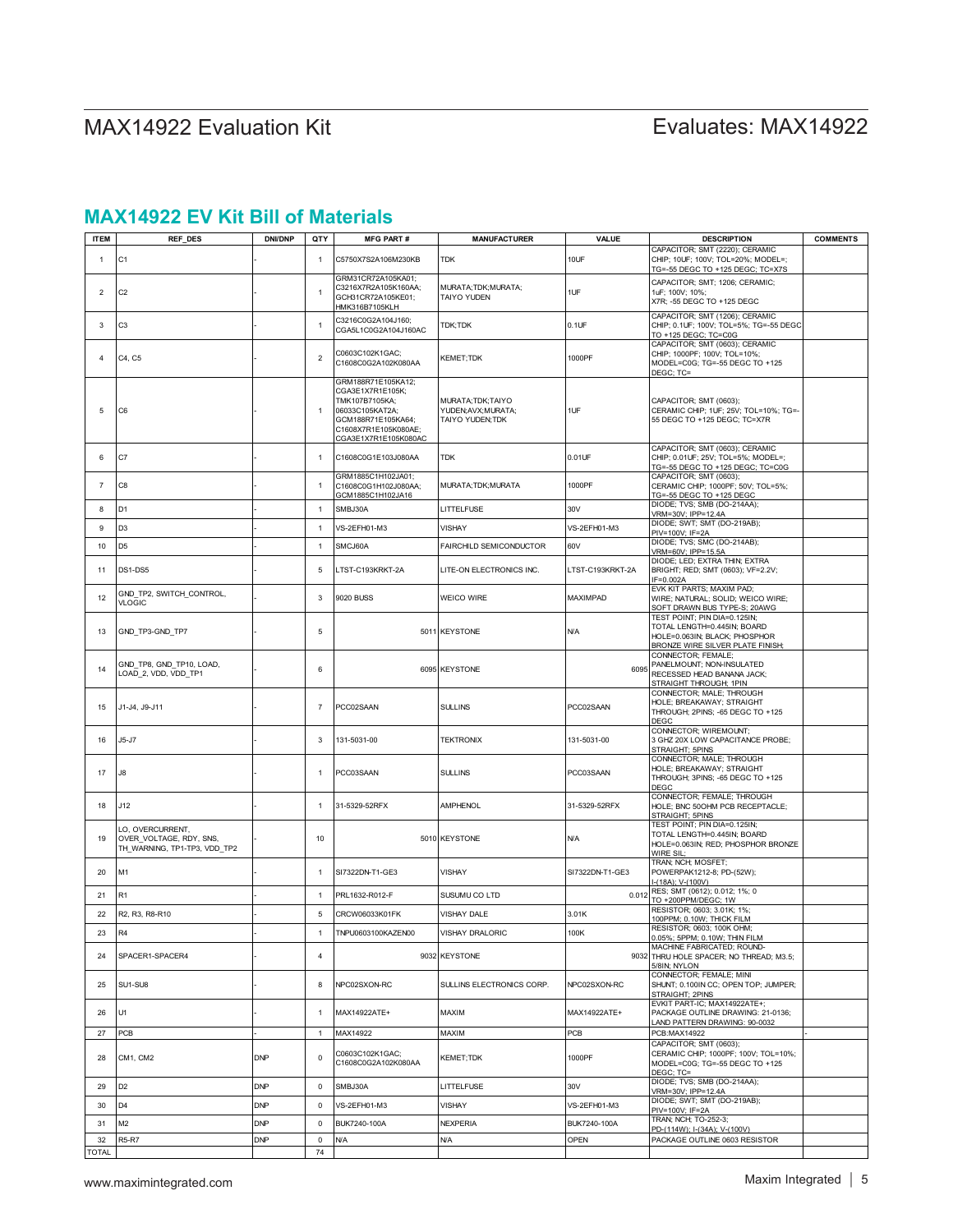# MAX14922 Evaluation Kit
Herrich Communication Communication Evaluates: MAX14922

# **MAX14922 EV Kit Schematic Diagrams**

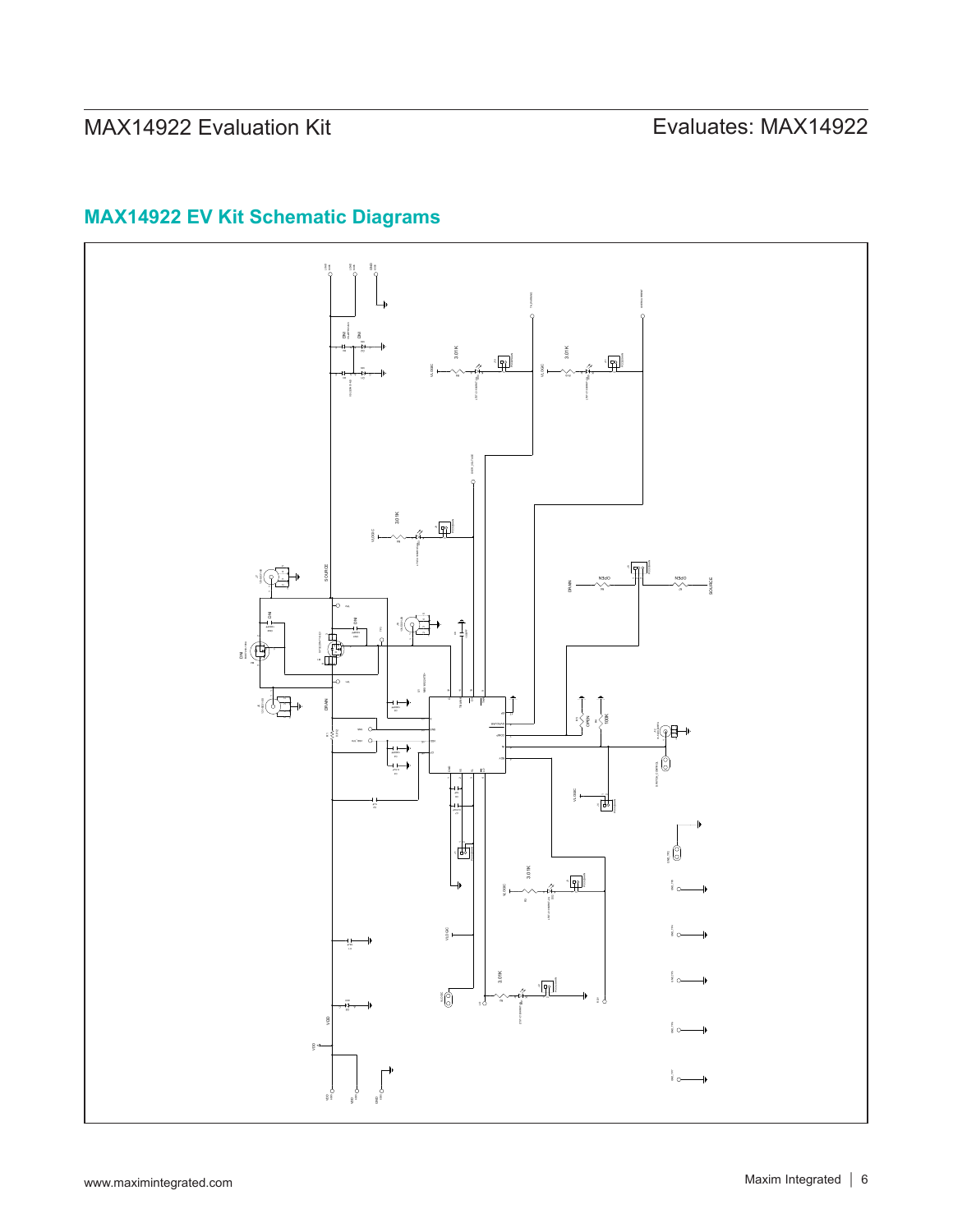# MAX14922 Evaluation Kit
Here and Evaluates: MAX14922



## **MAX14922 EV Kit PCB Layout Diagrams**

MAX14922 EV Kit PCB Layout—Top Silkscreen



MAX14922 EV Kit PCB Layout—Top View



MAX14922 EV Kit PCB Layout—Bottom Silkscreen



MAX14922 EV Kit PCB Layout—Bottom View